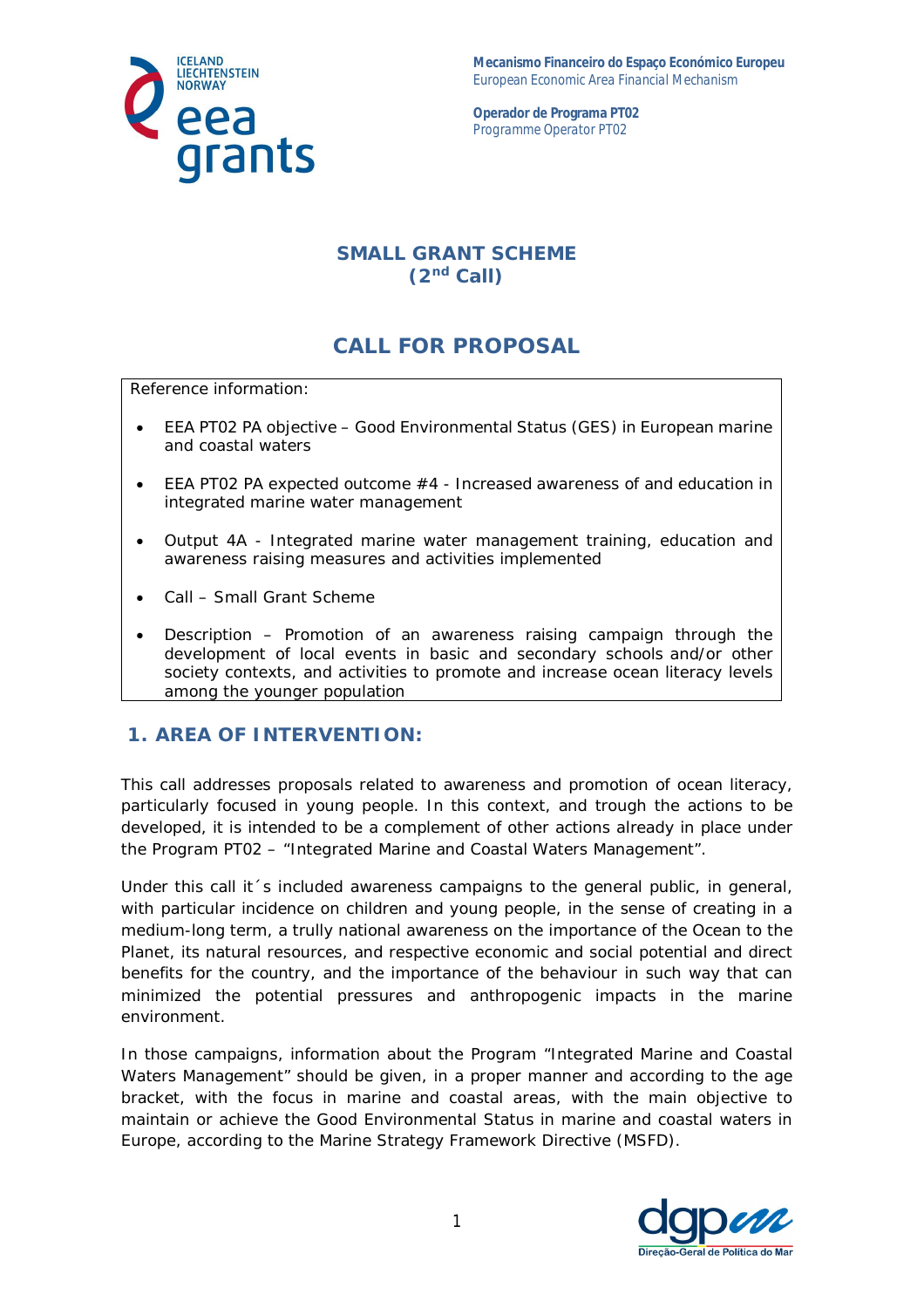



## **2. OBJECTIVES AND OUTCOMES FOR THE PROJECT:**

The programme is intended to promote and increase ocean literacy levels among the younger population, seeking to involve the widest public and society, in general.

It seeks to encourage initiatives that promote more informed, more responsible and more involved citizens, who will be aware of the oceans importance in the global and national context.

It focus on the knowledge and best practice related to marine environment, the knowledge of their natural resources, economic and social potential and also direct and indirect benefits that the ocean bring to the country. Additionally, it's relevant that projects promote the collective participation and interaction with children and/or young people.

It is suggested that activities developed by children and young people will have to consider the consultation and use of information available in electronic reference websites devoted to the Ocean Literacy, such as Sea KIT Website (http://kitdomar.emepc.pt/quem-somos/a-nossa-missao/ ) and the Ocean Knowing Website (http://www.cienciaviva.pt/oceano/home/).

As a result, it is expected that the implementation of awareness-raising initiatives and informal education at national, regional and/or local levels can contribute to an increased knowledge of the oceans.

The selected projects must contribute to the following outcome indicators, subject to monitoring by the Program Operator, whose goals to achieve match the overall result of all projects supported under the Notices related to Small Grant Scheme:

**Indicator#1 -** Number of awareness raising initiatives (including supporting materials) carried out in primary and secondary schools and/or other society contexts

**Target:** 15 initiatives.

**Indicator #2 -** Number of hits on the Ocean Literacy Website 2013-2016

**Target:** 20.000 hits.

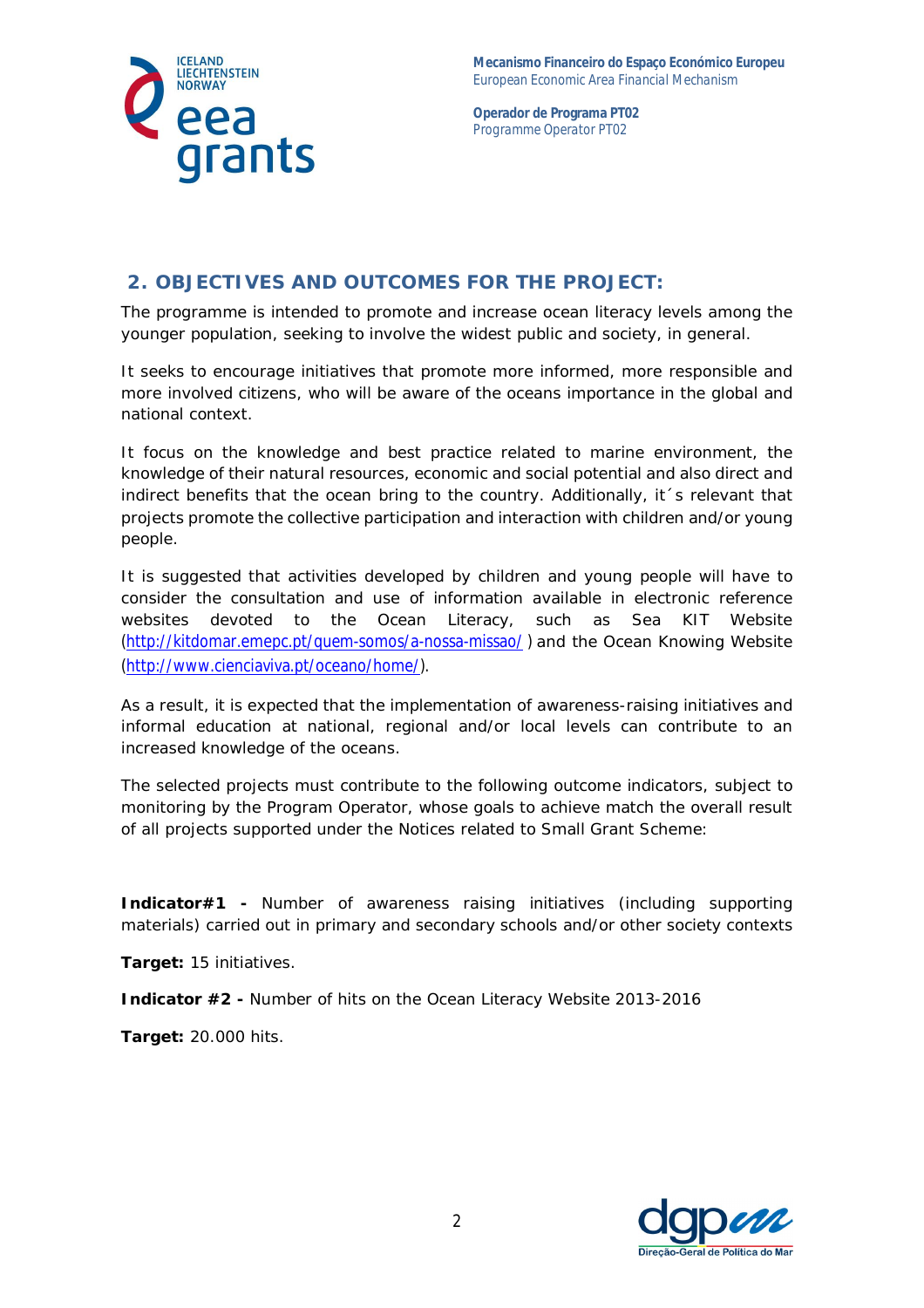

# **3. ELEGIBLE ACTIVITIES:**

The activities and costs that are considered indispensable, adequate and reasonable to the development of the project, are eligible, bearing in mind the program rules, that could include, for instance, costs with personnel, equipment, travels and material needed to the development of contents and awareness products.

#### **Guidance for the development of descriptive memory:**

#### **1 – Project name**

Name given to the project.

#### **2 - Rationale**

Justification for project relevance in school and local community context and in relation to the country's goal of promoting good environmental status in their respective marine waters.

#### **3 - Audience**

Identification and characterization of target audience.

#### **4 - Project objectives and goals**

Indicate the project objectives. Indicate the expected goals namely number of children and young people that want to involve and number of initiatives that focus on awareness development.

#### **5 - Initiatives to raise awareness**

Identify and briefly characterize awareness initiatives to be developed (examples: thematic itineraries implemented related to maritime economy in the region, exhibitions, books, e-books, movies, plays, musicals, models).

#### **6 - Final Products and sustainability**

Identify the extent to which awareness initiatives will produce final products and partnerships that can be continued after the application close.

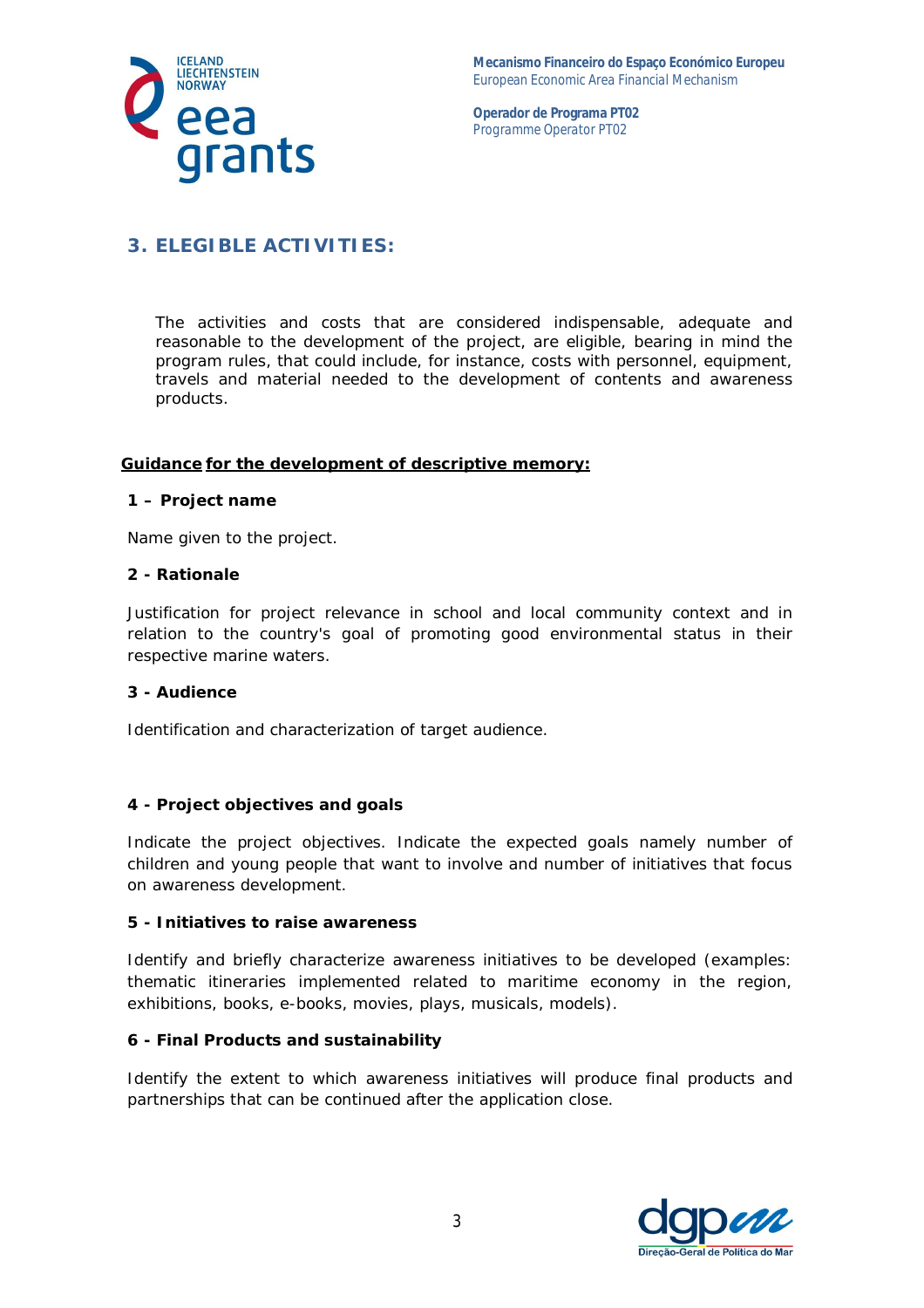



#### **7 - Resources and budget**

Considering awareness initiatives that will be accomplished and the tasks involved, it must be identified the necessary resources (human and material), unit costs and the project budget.

#### **8 - Schedule**

In function of awareness activities proposed to be accomplished, it should be presented the schedule of activities to be developed.

#### **9 – School Directorate Support or evidence of partnerships to guarantee the involvement of young people and/or children**

The inclusion of the schoolar group or School opinion concerning the proposed project, applicable only to projects that involves activities with Schoolar Community, or the evidence of establishing partnerships guaranteeing the involvement of young people and/or children as target audience of this project is an element that will value the proposal to the level of Selection Criteria 3. Approach and Added value.

#### **10 - Communication plan**

The Project Promoter shall provide information on the project to the widest possible audience at the appropriate national, regional and/or local levels, including relevant stakeholders. The Project Promoter shall develop and implement the Publicity Plan (simplified) as described in 4.2 of the annex 4 of the EEA Grants 2009-2014 Regulation.

Projects must be completed no later than April 30, 2016, the last date of eligibility for projects (see Chapter 9).

### **4. AVAILABLE FUND:**

The total amount available to the present Call is  $\epsilon$  117.000,00.

### **5. MAXIMUM AND MINIMUM GRANT AMOUNTS FOR EACH PROJECT:**

The costs of each project must be within the following range: Min: € 5.000,00 Max: € 15.792,00

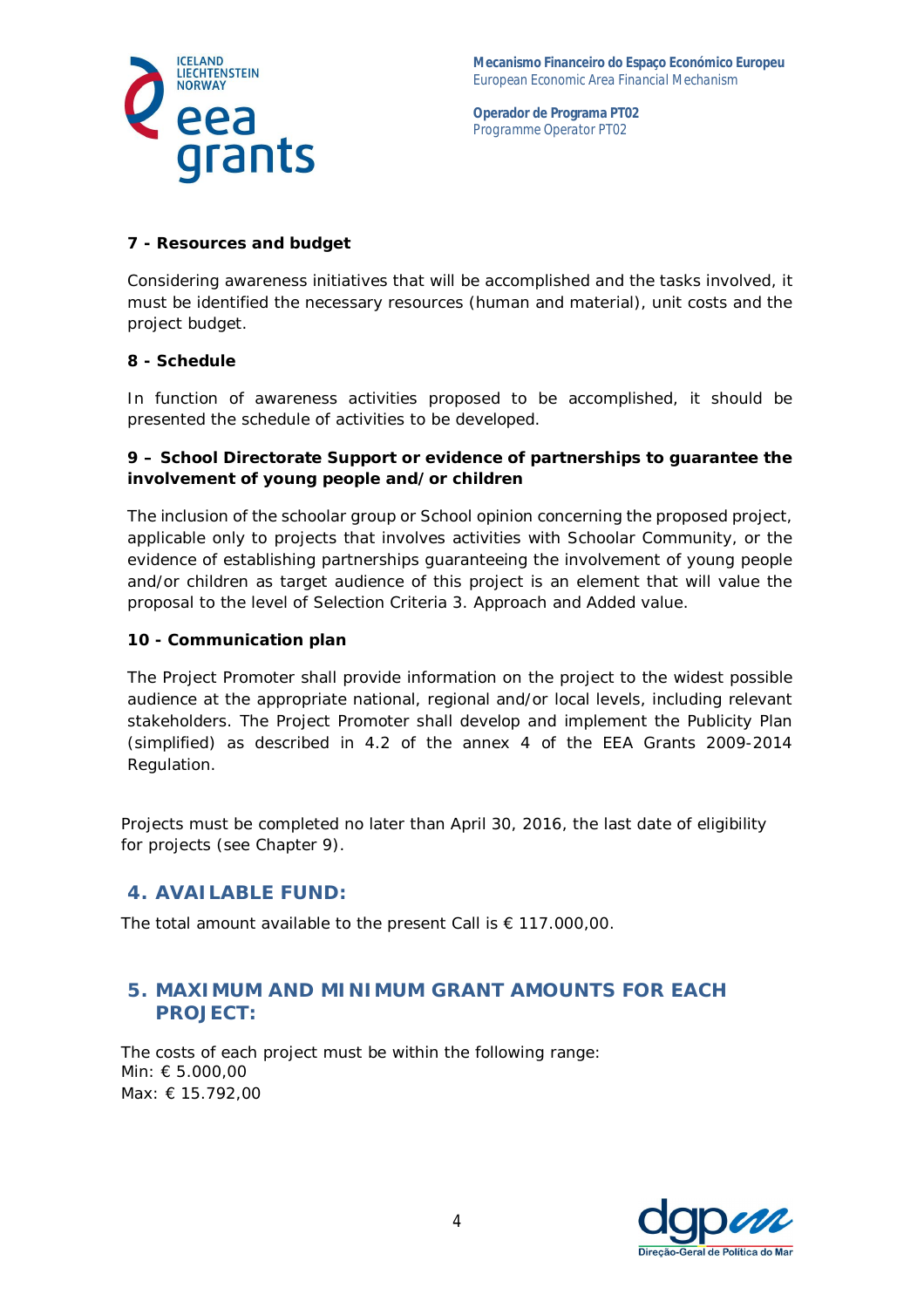

**Mecanismo Financeiro do Espaço Económico Europeu**  *European Economic Area Financial Mechanism* 

**Operador de Programa PT02**  *Programme Operator PT02*

## **6. GRANT RATES EEA GRANTS:**

The funding rate will not exceed 85% of total eligible project costs.

The remaining costs shall be provided or obtained by the Project promoter. The project promoter must demonstrate their co-financing ability through a document evidencing the financing capacity.

The project grant rate shall be set at a level that complies with the State Aid rules in force and takes into account any and all other forms of public support granted to projects and/or the Project Promoter or partner, where relevant.

## **7. DEADLINE FOR SUBMISSION OF APPLICATIONS:**

The call is open from 30.01.2015 and remains open **until to 23:59:59 TMG 30.03.2015.**

### **8. ELIGIBILITY OF APPLICANTS AND PARTNERS:**

Any entity, public or private, commercial or non-commercial and non-governmental organisations, established as a legal person in the respective Beneficiary State as well as inter-governmental organisations operating in the Beneficiary State are considered eligible applicants of projects.

Any public or private entity, commercial or non-commercial, as well as nongovernmental organisations, all of whose primary locations are either in the Donor States, Beneficiary States or a country outside the European Economic Area that has a common border with the respective Beneficiary State, or any inter-governmental organisation, actively involved in, and effectively contributing to, the implementation of a project, are considered eligible partners.

Any institution, in accordance to this point, with interest to promote educational formal or informal competences, are in this sense, challenged to create projects amongst the young people that promote knowledge on marine environment, bearing in mind the principles of the ocean literacy adapted to Portugal.

In the context of this call, it's important to encourage non-governmental organizations, the social economy stakeholders, the cultural promotion stakeholders, or others, to promote projects focused on ocean literacy, involving the networks already in place in the territory, and in the community not only along the coastline but also in the inland regions, including the Outermost Regions of Azores and Madeira, whereas the initiatives are targeted to children and/or young people.

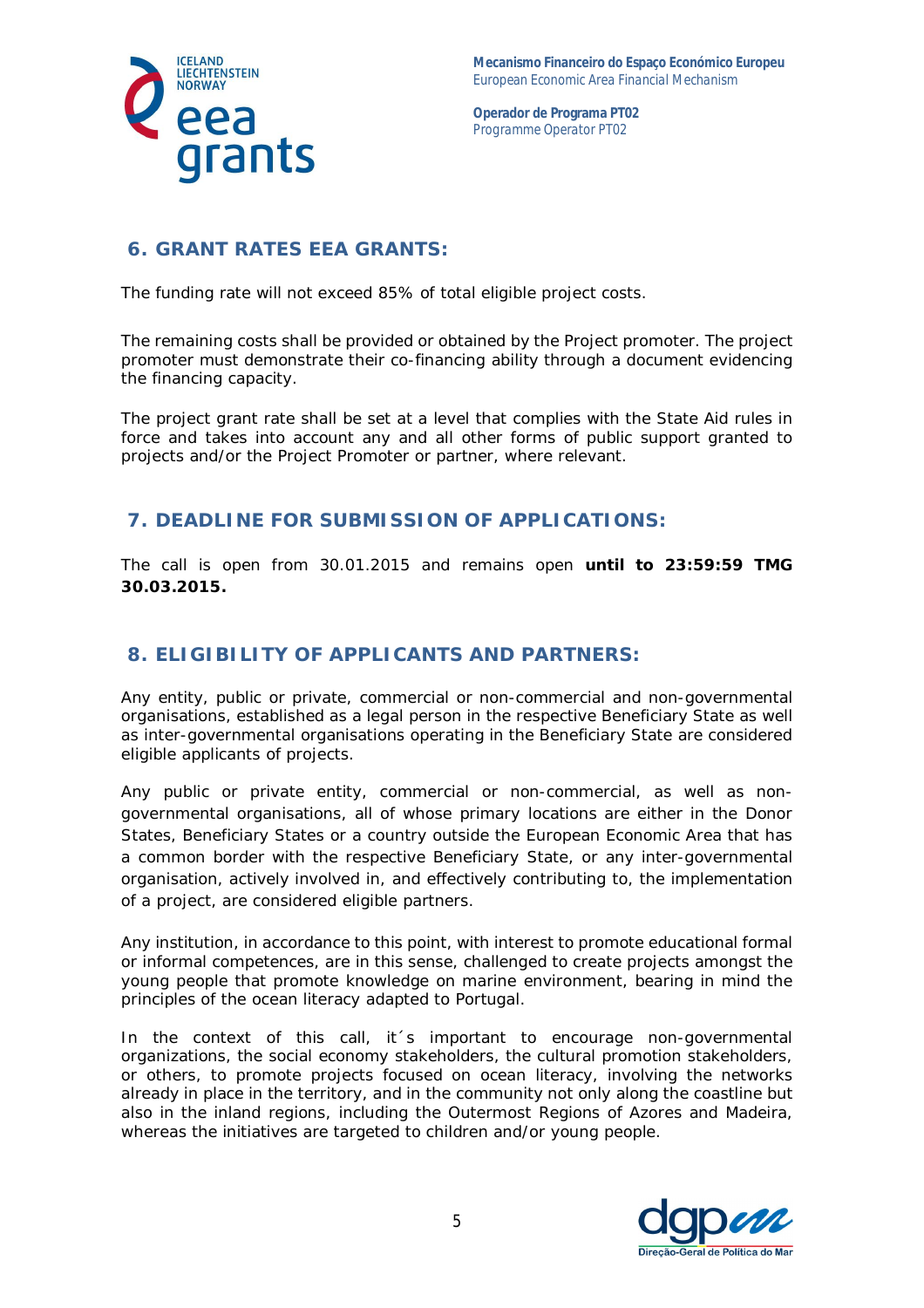

Should also be encouraged partnerships with the aim to promote innovative solutions involving young people, supported in animation techniques and technological solutions, involving the networks already in place in the territory, stakeholders with knowledge in the field of ICT and/or Communication and maritime affairs experts.

## **9. PERIOD OF ELIGIBILITY OF EXPENDITURES:**

From the date the Programme Operator signs the granting decision until April 30, 2016.

# **10. ELIGIBILITY OF EXPENDITURES:**

Expenses that comply with Articles 7.2 to 7.5 of the Regulation of the EEA Grants 2009-2014 Regulation are considered eligible. (http://eeagrants.org/Resultsdata/Results-overview/Documents/Legal-documents/Regulations-with-annexes/EEA-Grants-2009-2014)

For calculation of **overheads/indirect cost**, please see the - Guidelines - Methodology on the calculation for the flat rate to be applied to indirect eligible costs (overheads)

http://www.dgpm.mam.gov.pt/Pages/eea\_grants\_documentos.aspx

## **11. SUBMISSION OF APPLICATIONS:**

Applications must be submitted, in Portuguese or English, to the Programme Operator by the deadline stipulated in paragraph 7., in digital format, by email, to the following address: eeagrants@dgpm.mam.gov.pt, using the standard application form and having attached all documents that constitute the application folder (i.e. list of documents to be submitted by the beneficiary and demandable on application).

In addition, all original documentation, in paper form, must be conveyed to the address identified in paragraph 16. of this Call, with the application form duly signed and stamped.

In case there is a difference between the digital version and paper copy, the digital version shall prevail.

The application form and the list of all documents to be submitted are available in www.dgpm.mam.gov.pt ("EEA Grants" sub-menu)

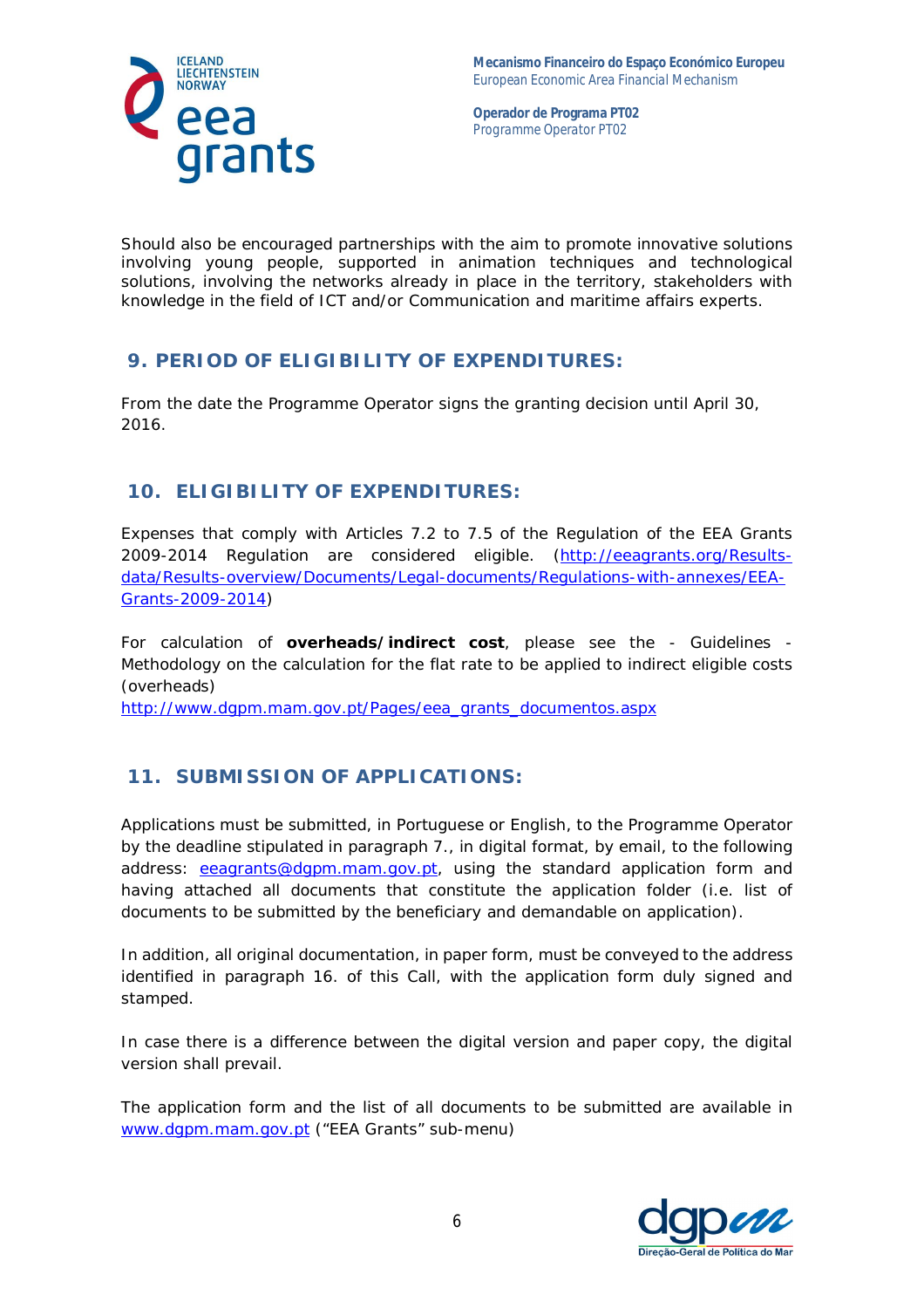

It is suggested that before submitting your application to read the information on the EEA Grants Fund 2009-2014, available through the "EEA Grants" sub-menu on the DGPM website, namely, the following documents:

- Regulation of the EEA Grants 2009-2014 http://eeagrants.org/Results-data/Results-overview/Documents/Legaldocuments/Regulations-with-annexes/EEA-Grants-2009-2014

- Project Promoter´s Procedures Manual http://www.dgpm.mam.gov.pt/Pages/eea\_grants\_documentos.aspx

- Guidelines - Description of the Selection Procedures http://www.dgpm.mam.gov.pt/Pages/eea\_grants\_documentos.aspx

- Guidelines - Methodology on the calculation for the flat rate to be applied to indirect eligible costs (overheads) http://www.dgpm.mam.gov.pt/Pages/eea\_grants\_documentos.aspx

# **12. SELECTION AND DECISION PROCEDURES:**

Only the applications meeting the conditions in accordance with national and Community legislation, the Rules of the EEA Grants 2009-2014, the Project Promoter´s Procedures Manual and with this Call are acceptable in this procedure.

The project's selection and approval process is carried out in two sequencing phases, as follows:

### **1st phase – Administrative Checks**

- **Correct preparation of the application process -** verification whether the application, in particular the Application Form, has been correctly completed and whether all required and mandatory annexes have been attached thereto.
- **Administrative and eligibility compliance –** verification of compliance with administrative and eligibility criteria.

**2nd phase - Selection -** The final score will be assigned to the project by applying the selection criteria approved by the Programme Operator and published in this Call for Proposal.

All sequencing phases are qualifiers.

During these phases there will be a communication with applicants and appeal's processes whenever the applications don't comply with the necessary and mandatory framework requirements.

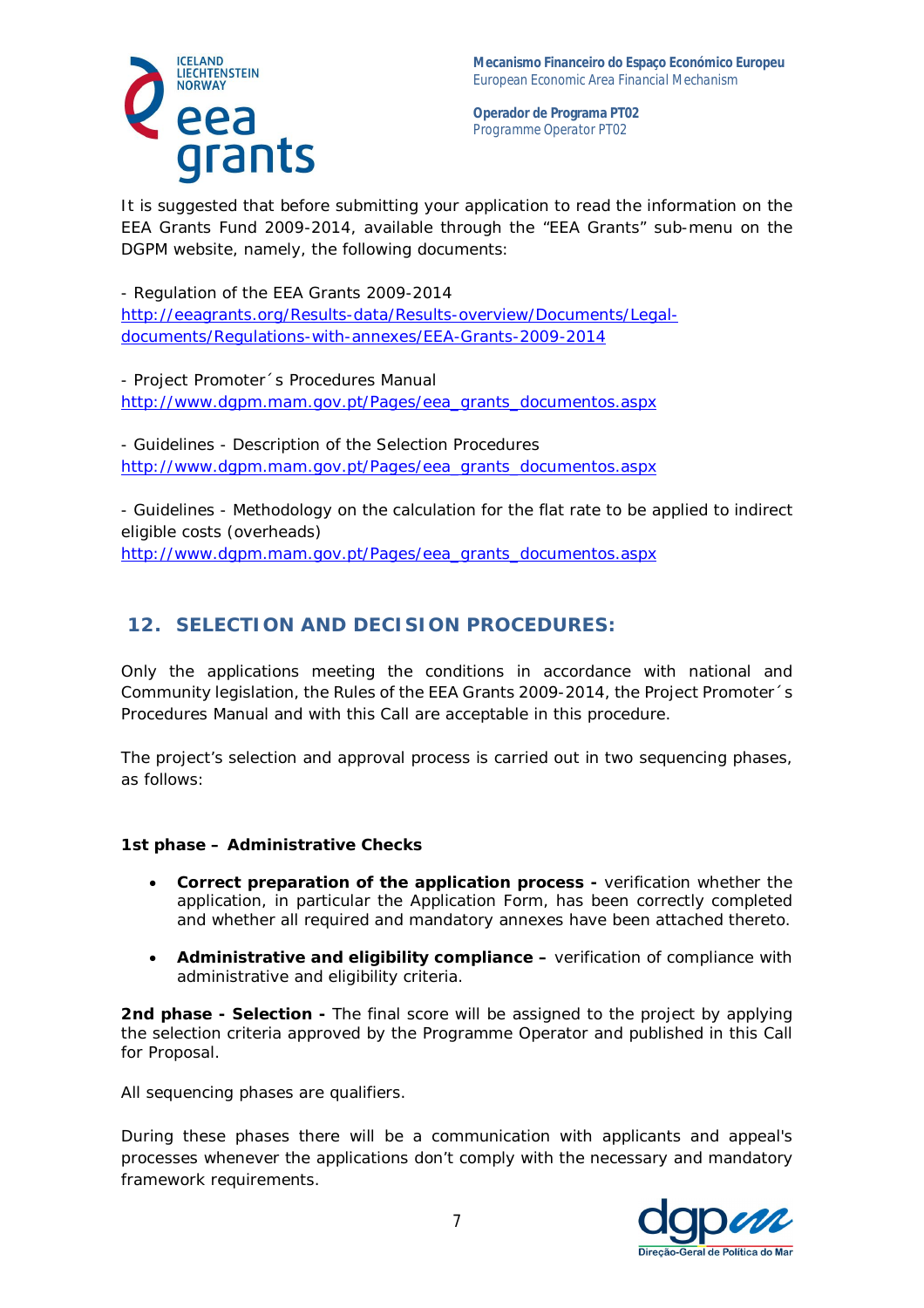

Each application will be scored on a scale of 0 to 5 points, according to the selection criteria set out in paragraph 13. of this Call for proposal.

The selection criteria allow assessing the applicant's ability to complete the proposed action, namely the:

- **Operational capacity** of the applicant and partners: professional and/or institutional competencies, qualifications and requirements needed to implement the project;
- **Financial capacity**, ensuring this way stable and sufficient financial flows to maintain its activity throughout the period during which the proposal is being carried out and to participate in its funding;
- **Technical Capacity**, the project quality and its contribution to the objectives, as well as the programme outcomes and respective outputs.

Two independent and impartial experts shall (separately) score the project in accordance with the selection criteria provided in paragraph 13. of this Call for proposal. For the purposes of ranking the projects, the average scores awarded by the experts shall be used.

In case the difference between the scores given by the two experts is higher than 30% of the highest score, a third expert shall be commissioned by the Programme Operator to score the project independently. In such cases the average score of the two closest scores shall be used to rank the projects.

The Programme Operator provides the Selection Committee with the list of ranked projects.

The Selection Committee shall review the ranked list of projects and, and may modify the ranking in justified cases. The justification for the modifications shall be detailed in the minutes of the meeting of the Selection Committee. In case a project is rejected as a result of such amendment, the affected applicant shall be informed in writing regarding the justification for the amendment. The Selection Committee shall submit the list of recommended projects to the Programme Operator.

The Programme Operator shall establish whether the election process has been conducted in accordance with the EEA Regulation and if the Selection Committee's recommendations comply with the rules and objectives of the programme. Following such verification the Programme Operator (Decision Body), based on the recomendation of the Selection Committee, shall make a decision regarding which projects shall be supported. In case the Decision Body modifies the decision of the Selection Committee, it shall inform the Selection Committee and provide it with a justification.

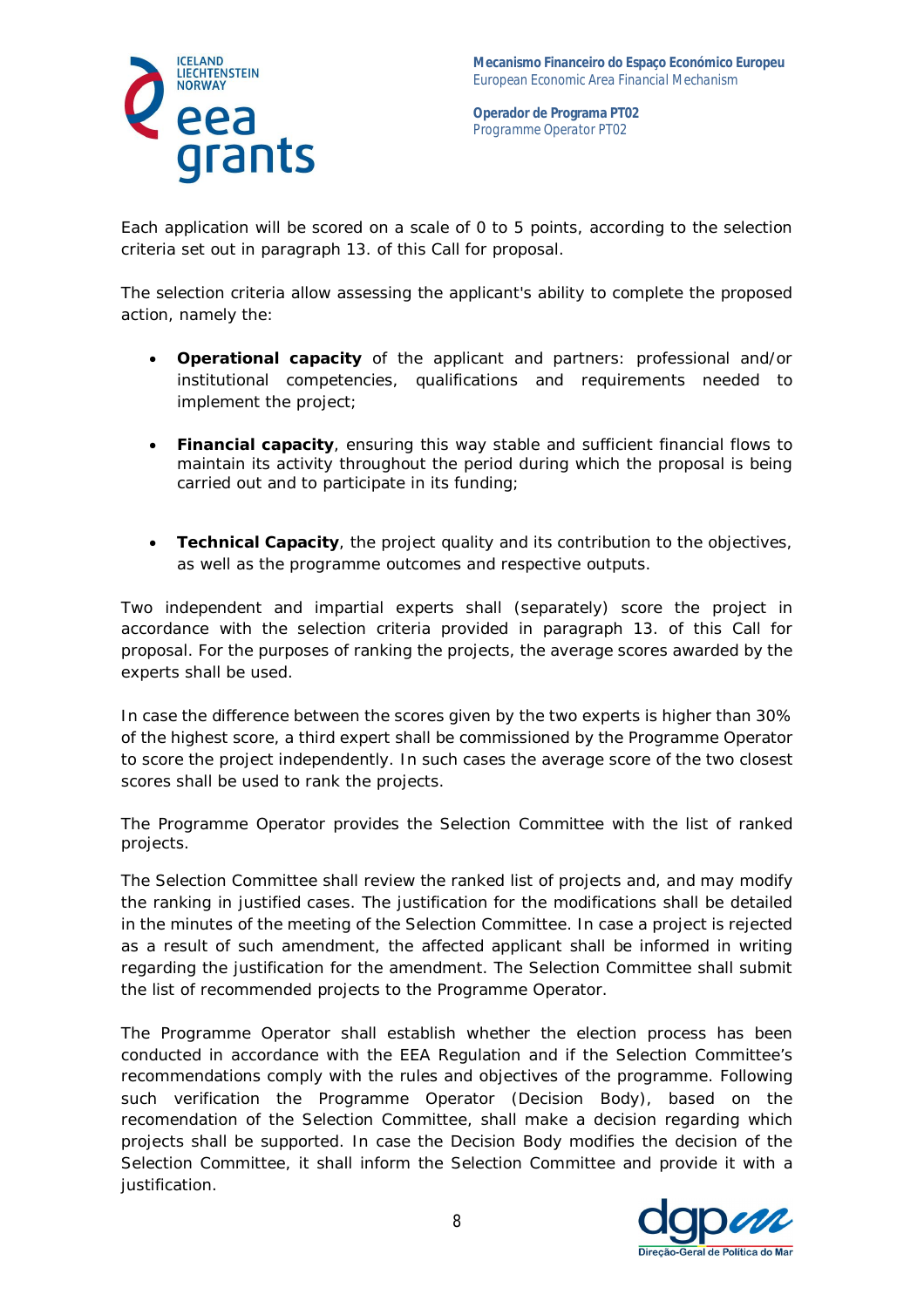

Project selection shall be done by open competition, ie, applications that meet the required minimums are ranked in descending order according to the scores from the assessment of selection criteria provided in paragraph 13. of this Call for proposal. The applications with the highest scores within the financial allocation for each call will be awarded grants.

Applications that have sufficient quality, but are not awarded granting because of the limitations in funding set by each call, should be put on a ranked reserve list.

Applications scoring lower than **2,5 points** will not be selected for awarded granting.

Further details are provided in paragraph 13. of this Call for proposal.

# **13. SELECTION CRITERIA:**

### *13.1. Selection Criteria*

In the selection of applications relating to the types of projects provided for in paragraph 2 of this call will be applied taking into account the assessment criteria and weightings, as the following table:

| <b>Selection</b><br>Criteria                                                                                  | Weighting<br>(W) | Indicative aspects                                                                                                                                                                                                                                                                                                                                                                                                | <b>Criteria</b><br><b>Classification</b><br>$(CC)$ (points)* | <b>Global</b><br><b>Score</b> |
|---------------------------------------------------------------------------------------------------------------|------------------|-------------------------------------------------------------------------------------------------------------------------------------------------------------------------------------------------------------------------------------------------------------------------------------------------------------------------------------------------------------------------------------------------------------------|--------------------------------------------------------------|-------------------------------|
| 1. Contribution<br>to achieving the<br>Programme's<br>objectives and<br>expected<br>outcome(s) and<br>outputs | 30%              | Demonstration of the contribution for the overall<br>objectives, outcomes and outputs of the Programme:<br>Achieving<br>and<br>sustaining<br>the<br>Good<br>a)<br>Environmental Status (GES) in the European<br>marine and coastal waters? (25%)                                                                                                                                                                  | 25%*CC1a                                                     |                               |
|                                                                                                               |                  | Strengthen bilateral relations with the Donor<br>b)<br>States (25%)                                                                                                                                                                                                                                                                                                                                               | 25%*CC1b                                                     |                               |
|                                                                                                               |                  | Demonstration of the contribution of the project<br>a)<br>to the Programme's expected outcomes and<br>outputs? (50%)                                                                                                                                                                                                                                                                                              | 50%*CC1c                                                     |                               |
| 2. Technical<br>coherence and<br>understanding                                                                | 30%              | Identification and understanding of the specific<br>a)<br>needs the proposal is intended to solve? (20%)                                                                                                                                                                                                                                                                                                          | 20%*CC2a                                                     |                               |
|                                                                                                               |                  | Demonstration<br>solid<br>knowledge<br>b)<br>of the origin of the original random control. The control of the control of the control of the control of the c<br>Separate control of the control of the control of the control of the control of the control of the control of<br>and<br>experience relevant for the development of the<br>project accordingly with the objectives which<br>aims to achieve? (20%) | 20%*CC2b                                                     |                               |
|                                                                                                               |                  | Qualification of the team members in the subject<br>C)<br>matter of the present call for proposals and of the<br>proposed project, as demonstrated by relevant<br>academic qualifications and sufficient (for senior                                                                                                                                                                                              | 20%*CC2c                                                     |                               |

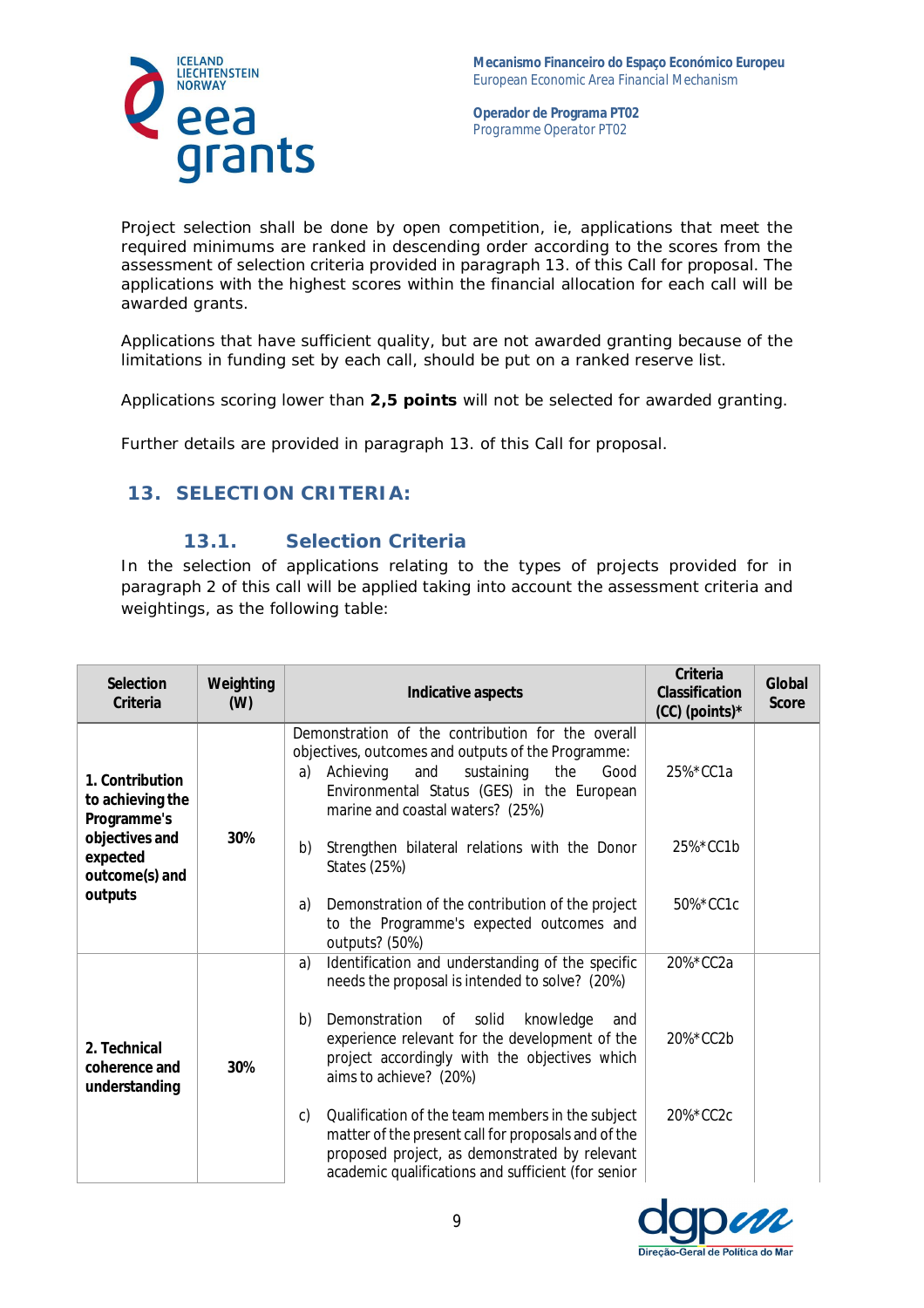



|                                               |     |    | members this would mean several years) relevant<br>professional experience? (20%)                                                                                                                                                                                                                                                                                                   |          |  |
|-----------------------------------------------|-----|----|-------------------------------------------------------------------------------------------------------------------------------------------------------------------------------------------------------------------------------------------------------------------------------------------------------------------------------------------------------------------------------------|----------|--|
|                                               |     | d) | Identification of distinct, relevant and realistic<br>deliverables? (20%)                                                                                                                                                                                                                                                                                                           | 20%*CC2d |  |
|                                               |     | e) | Feasibility, clarity, logic and coherence of the<br>proposal? (20%)                                                                                                                                                                                                                                                                                                                 | 20%*CC2e |  |
|                                               |     | a) | Measures proposed to involve stakeholders,<br>ensuring visibility of the project? (35%)                                                                                                                                                                                                                                                                                             | 35%*CC3a |  |
| 3. Approach<br>and added<br>value             | 20% | b) | Complementarity with the projects identified in<br>the National Ocean Strategy 2013-2020 Action<br>Plan - Mar-Portugal Plan - Programmatic<br>Area/Ocean - Action Programme "Marine<br>Strategy Framework Directive"; Programmatic<br>Area/Governance<br>Action<br>Programmes<br>"Education,<br>"Administration",<br>science<br>and<br>technology" and "Identity and Culture"?(35%) | 35%*CC3b |  |
|                                               |     | C) | Relevance of expected results and potential<br>impact in terms of stimulation of best-practice,<br>innovation and demonstration? (30%)                                                                                                                                                                                                                                              | 30%*CC3c |  |
|                                               |     | a) | Feasibility of proposed project in terms of<br>coherence of resources and timetables? (30%)                                                                                                                                                                                                                                                                                         | 30%*CC4a |  |
| 4. Financial<br>coherence and<br>availability | 20% | b) | Demonstration that the project is implemented<br>with the aim of achieving economic efficiency?<br>(35%)                                                                                                                                                                                                                                                                            | 35%*CC4b |  |
|                                               |     | c) | Budget: consistency of the expenditures with the<br>foreseen activities? (35%)                                                                                                                                                                                                                                                                                                      | 35%*CC4c |  |
|                                               |     |    |                                                                                                                                                                                                                                                                                                                                                                                     |          |  |

| *Score CC     | Meaning         |  |
|---------------|-----------------|--|
|               | no contribution |  |
|               | very poor       |  |
| $\mathcal{P}$ | poor            |  |
| 3             | adequate        |  |
|               | good            |  |
| ҕ             | very good       |  |

# *13.2. Classification of each selection criteria*

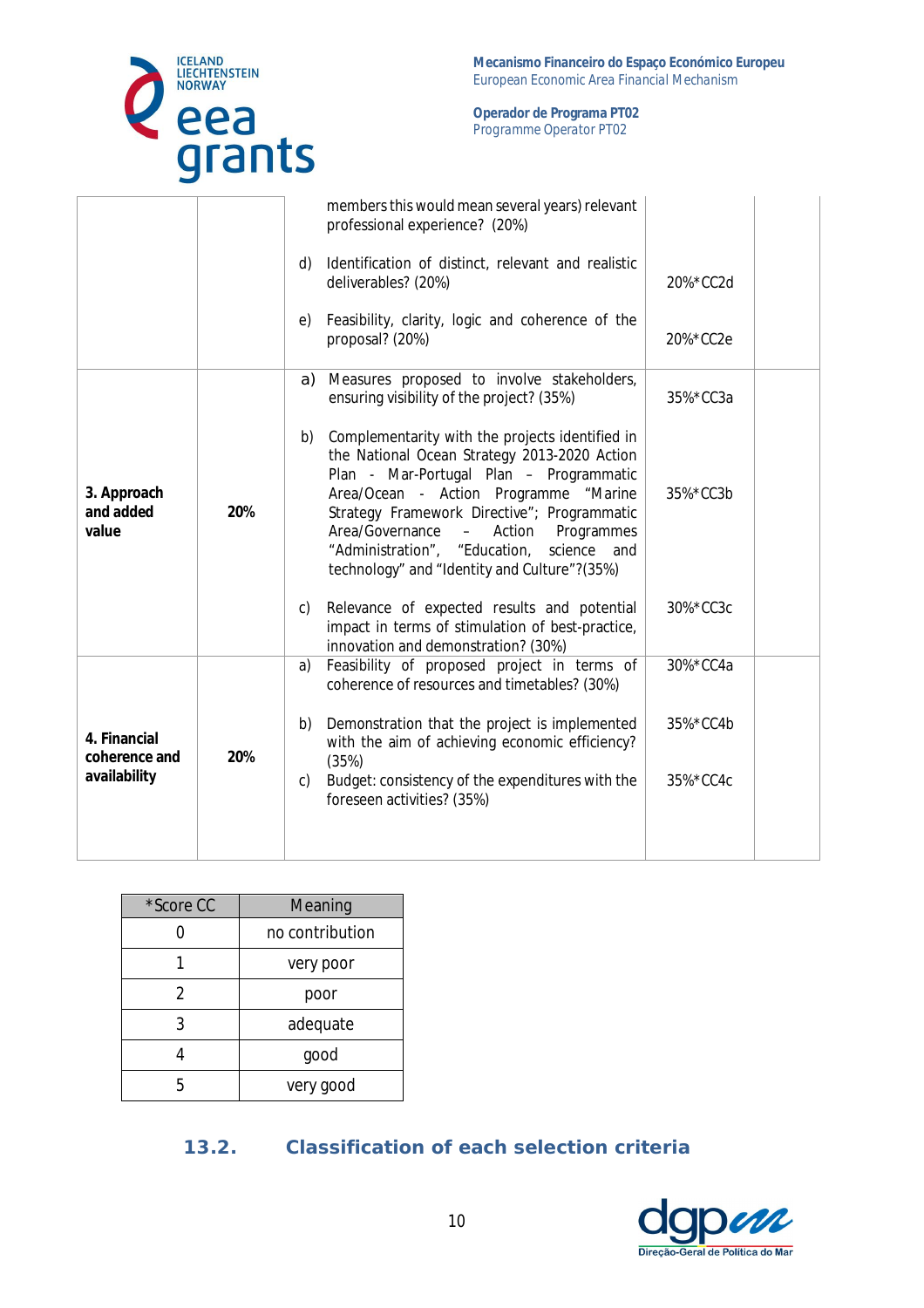

Accepted applications will be classified according to each criteria on a scale of 0 to 5 points.

# *13.3. Final Classification*

The Final Classification (FC) of each application is based on the scale of 0 to 5 points for rating criteria aggregation, using the following formula:

 $FR = W_1*(25\% * CC_{1a} + 25\% * CC_{1b} + 50\% * CC_{1c}) + W_2*(20\% * CC_{2a} + 20\% * CC_{2b} + 20\% * CC_{2c} +$  $20\%^{\star}$ CC<sub>2d</sub>+ 20% $^{\star}$ CC<sub>2e</sub>) + W<sub>3</sub> $^{\star}$ (35% $^{\star}$ CC<sub>3a</sub> + 35% $^{\star}$ CC<sub>3b</sub>+ 30% $^{\star}$ CC<sub>3c</sub>) + W<sub>4</sub> $^{\star}$  (30% $^{\star}$ CC<sub>4a</sub> +  $35\%$ \*CC<sub>4b</sub>+ 35%\*CC<sub>4c</sub>)

Where:

 $-W_1...$  W<sub>4</sub> = Weighting Criteria

#### $-CC_{1a}...CC_{4c}$  = Criteria Classification

(The classification will be established to 2 decimal places without rounding)

The application to be submitted under this call may be subject of an approval only if its final classification is **higher or equal than 2,5 points**, resulting from the application of the selection criteria and methodology presented.

The application who obtains a final score **lower than 2,5 points** will be excluded for the purpose of granting financial support.

Funding of applications also depends on the total available amount previously established in the paragraph 4. of this call.

Applications that meet a final score **higher or equal than 2,5 points** are ranked in descending order according to the scores from the assessment of selection criteria within the financial allocation available.

## **14. NOTICE OF DECISION TO BENEFICIARY:**

The communication on the final decision of the applications will be made to the beneficiary within 45 working days after the deadline for submission of applications specified in paragraph 7. of this Call.

The Programme Operator shall notify applicants regarding the results of the selection process within 10 working days and publicize the results on websites where the advertisement was released.